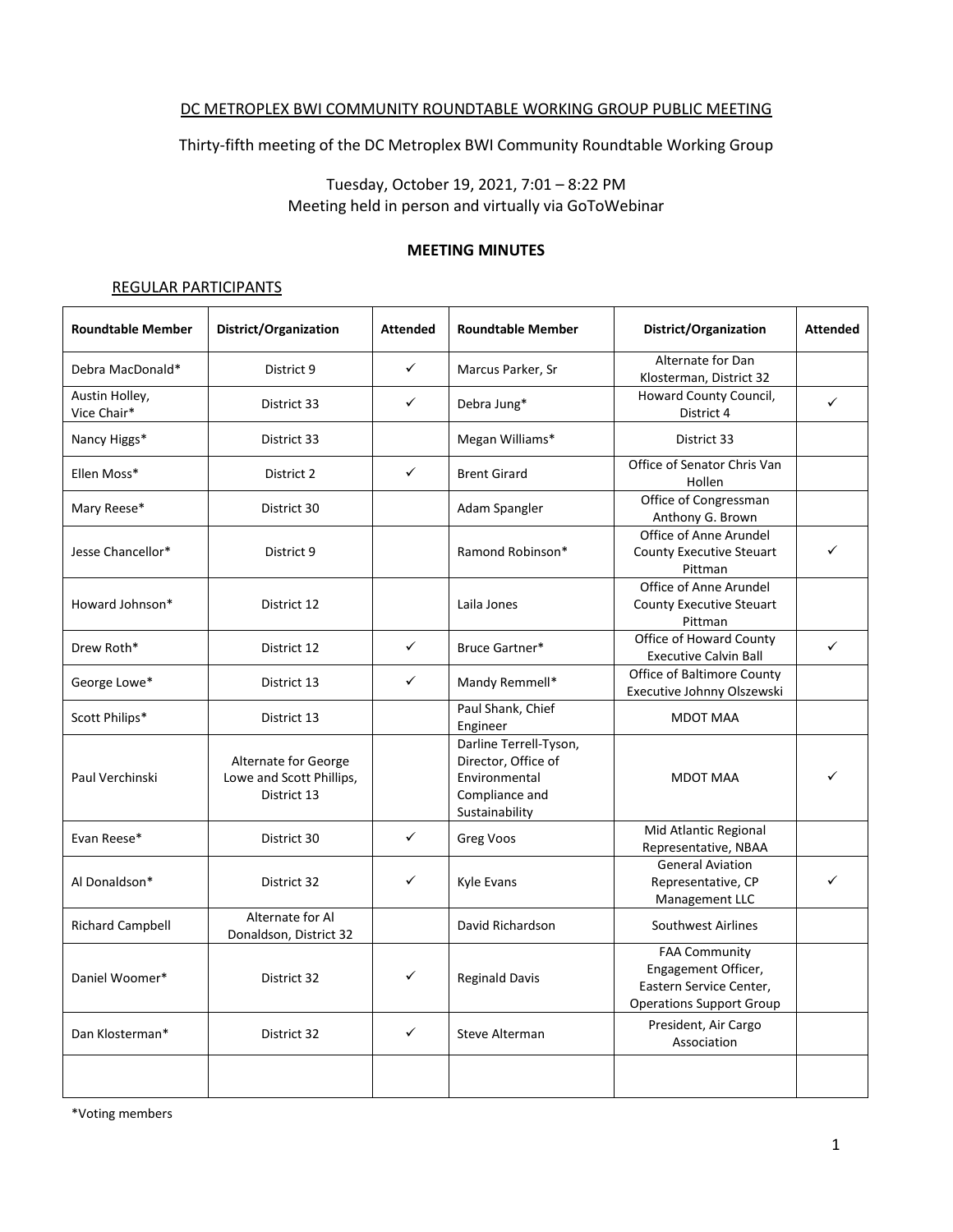## ADDITIONAL PARTICIPANTS

Maryland Department of Transportation Maryland Aviation Administration (MDOT MAA) Bruce Rineer, Manager Noise Section Kevin Clarke, Director of Planning and Environmental Services

Federal Aviation Administration (FAA) Luisa Peralta-Surla, Senior Advisor

Contractor Support Royce Bassarab, HNTB Alverna "A.J." Durham, Jr., Straughan Environmental, Inc.

### MEETING MATERIALS

Participants received the following materials in advance:

- September 14<sup>th</sup> Meeting Minutes: V3\_DRAFT\_20210914\_MEETING\_MINUTES

Presentations at the meeting:

- Roundtable Resolution – Technical Assistance with Howard County Executive and Howard County Council

## **1. WELCOME AND INTRODUCTIONS**

### *Introduction and Roll Call of Attendees*

Mr. Bruce Rineer began the meeting at 7:01 pm. He welcomed everyone in attendance and explained that the meeting was being recorded and would be available to view on the MAA website by the next day. He asked Roundtable Members attending virtually to self-mute and remain muted unless speaking and that attendees would be muted by default. Mr. Rineer explained that attendees would be unmuted if called on by the Chair, and they should use the "raised hand" or the chat box feature to ask questions or leave a comment, which would be read during the public comment period. He stated that if participants experience technical issues, they should log off and log back on to the meeting. If issues continue, participants can use the chat box to let him know. Mr. Rineer explained that the public comments could be up to two minutes each. Attendees would be called on by MAA personnel or the Chair.

Mr. Rineer concluded the introduction and turned the meeting over to the Roundtable Chair, Ms. Debra "Debbie" MacDonald. Ms. MacDonald greeted those in attendance and then went through the roll call, starting with voting members of the Roundtable. Ms. MacDonald announced that a quorum of voting members was present.

### *Approve Agenda*

Ms. MacDonald moved to the approval of the meeting agenda. Mr. Evan Reese made a motion to approve the agenda. Mr. Dan Woomer seconded. None opposed. The motion to approve the agenda passed.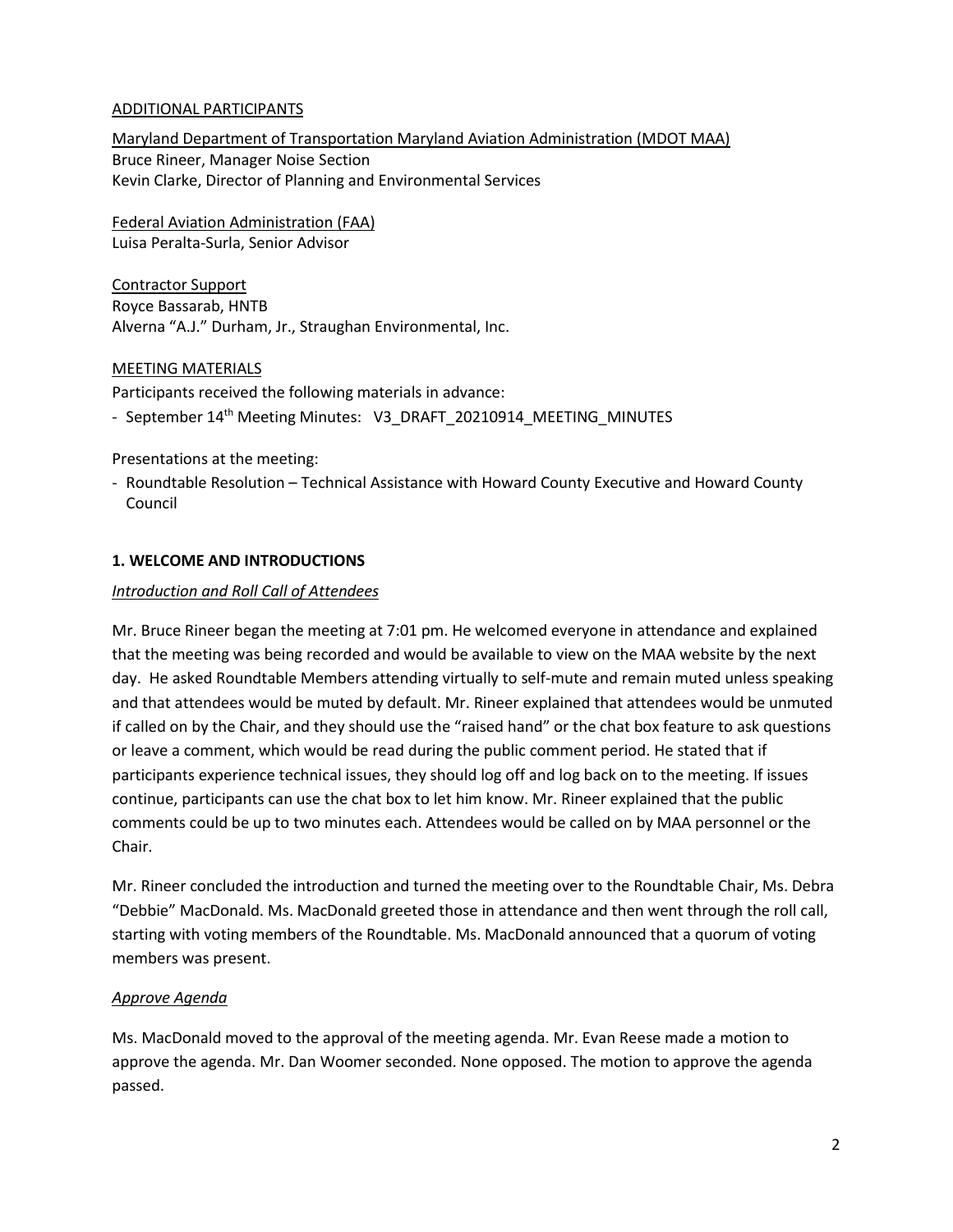# *Review and Approve September 14th Meeting Minutes*

Ms. MacDonald moved to the review and approval of the September 14<sup>th</sup> Meeting Minutes. Ms. MacDonald stated that she had received some edits on the meeting minutes that were mostly spelling and typos. She stated that the meeting minutes had been updated to incorporate the edits. Mr. Woomer made a motion to approve the September 14<sup>th</sup> Meeting Minutes. Mr. Reese seconded. None opposed. The motion to approve the September 14<sup>th</sup> Meeting Minutes passed.

# **2. ROUNDTABLE COMMITTEE REPORTS**

### *Joint Technical/Legislative Committee report on Resolution re: Howard County Technical Consulting*

Ms. MacDonald reminded the group that at the last meeting, the Roundtable discussed Howard County's offer to provide technical consulting assistance to the Roundtable to assess noise impacts of NextGen. Ms. MacDonald, along with the Technical and Legislative Committees, met jointly to review the offer and developed a resolution to look into the capabilities of the consultant (ABCx2) and to decide the best way to use their services. The resolution authorizes and empowers the joint Technical and Legislative Committee on behalf of the Roundtable to:

*1. Investigate whether ABCx2 has the correct expertise and intellectual property to assist the Roundtable Technical Committee to design and implement an expanded and appropriately located ANOMS to create appropriate metrics for commercial jet airplane noise pollution in the region.*

*2. Work with Howard County and ABCx2, in coordination and cooperation with the Maryland Aviation Administration and HMMH, Inc., to design a work plan that is acceptable to Howard County and ABCx2 for the required ANOMS activities by ABCx2 within a contract between Howard County and ABCx2 for the benefit of the Roundtable.*

*3. Present the ABCx2 ANOMS work plan to the Roundtable at a future meeting for review and discussion and prior to Howard County and ABCx2 executing a contract for work by ABCx2 on behalf of the Roundtable. Final acceptance of the work plan by the Roundtable is in its sole discretion.*

The resolution was presented to the Roundtable at the last meeting and was approved by unanimous vote.

Ms. MacDonald reported that she and the joint committee had the opportunity to see a demonstration put together by ABCx2 and to ask a lot of questions. She and the joint committee have begun to develop the work plan priorities. Mr. Reese stated that ABCx2 has the appropriate expertise in noise measurement and flight path analysis and have impressive capabilities in virtual modeling. He said that the meeting with ABCx2 took place on October 7<sup>th</sup> and lasted for two hours. He explained that the joint Technical and Legislative Committee would meet in the next two weeks or so to develop a scope of work that will be submitted to Mr. Bruce Gartner from Howard County Department of Transportation, who is also a Roundtable Member.

Mr. Reese reminded everyone that the Roundtable asked Anne Arundel County if they would join Howard County in providing funding for the technical consultants. However, Anne Arundel County Executive Steuart Pittman declined the offer. Mr. Reese asked Mr. Ramond Robinson if he could provide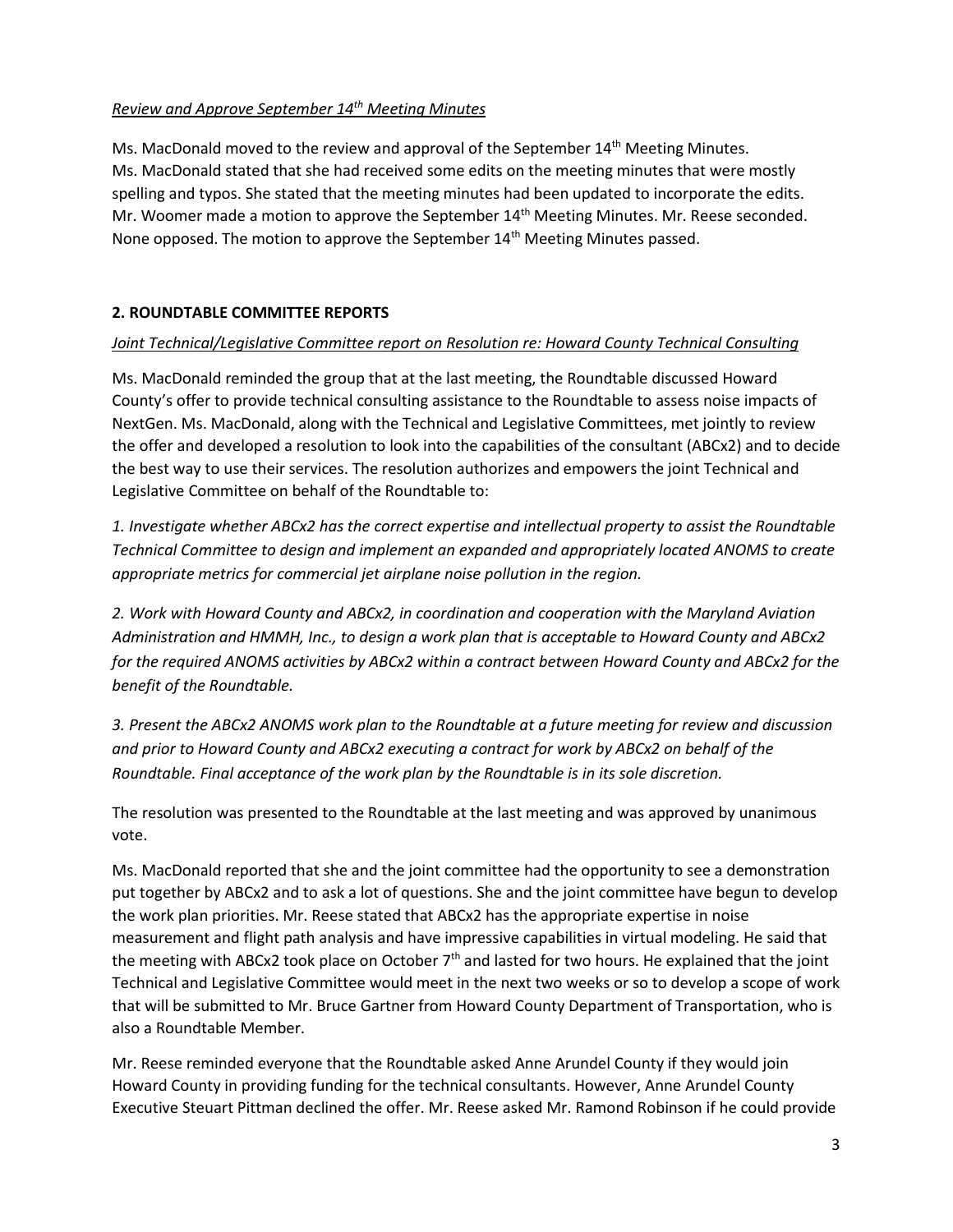the reasoning behind why County Executive Pittman declined. Mr. Robinson replied he believes that County Executive Pittman wants more information about what ABCx2 would be doing and how is it different from current work. Mr. Robinson explained that he had a meeting scheduled with County Executive Pittman to discuss these questions. He stated he would also like to meet with Mr. Reese and Ms. Mary Reese to discuss the ABCx2 demonstration. Mr. Reese was encouraged by Mr. Robinson's response and stated that County Executive Pittman's response sounds like a soft no with a request for more information. Mr. Robinson agreed. Mr. Reese said he would get in touch with Mr. Robinson to coordinate this meeting. He also stated that the Legislative Committee is drafting a letter to send to County Executive Pittman to formally request Anne Arundel County's financial support for technical assistance from ABCx2.

Ms. Jung stated that she was very impressed with ABCx2's presentation, to the extent that she could understand it. She believes that it responded to the Roundtable's concerns regarding noise measurements, and the product they have to offer could be of huge assistance to the Roundtable to determine how the noise propagates now. Ms. Jung thinks the noise measurements would be helpful to have once FAA implements the Roundtable's proposed procedural changes. She thanked Mr. Gartner for the introduction to ABCx2, and she was glad that he is an official member of the Roundtable.

Mr. Gartner explained that ABCx2 would perform virtual noise monitoring based on a modeling system. Ms. MacDonald asked Mr. Gartner for a brief high-level explanation of virtual noise monitoring. Mr. Gartner explained that it would show, based on flight patterns, altitudes, and atmospheric conditions, what noise levels would be expected at any location around the airport. The models can be run based on the historical record of a flight pattern. ABCx2 has calibrated the models at other airports and tested it against noise monitoring. He stated that ABCx2 has had success with FAA in getting flight paths changed, including at DCA. Mr. Reese stated that the technology would allow MAA and the Roundtable to better use the ANOMS system to better understand the noise conditions. Mr. Roth added that he thought the capabilities of the consultant were very good. He believes the joint Technical and Legislative Committee needs to prioritize and focus on specific questions that ABCx2 should address, should funding be provided. He believes the Roundtable will be resource-constrained, as questions and tasks for the consultant will likely exceed available funding, but believes it is a terrific opportunity about which he is very enthusiastic.

Mr. Woomer stated that he was president of the Maryland Coalition for Responsible Transit, whose principal mission is to oppose the building of the magnetic levitation train. He has had long briefings with County Executive Pittman in the past and offered his assistance in reaching out to the County Executive. Mr. Reese replied affirmatively and stated that he would send an email to Mr. Robinson to set up a call with himself, Mr. Woomer, and Ms. Reese.

Ms. Jung stated that in the prior Roundtable meeting, Ms. Ellen Moss volunteered to present the resolution to the Anne Arundel County Council and inquired if that had taken place. Ms. Moss replied that she understood Mr. Robinson would present the resolution to the Anne Arundel County Council. Mr. Robinson stated that he presented the resolution to the County Executive. He explained that they could still present it to the Anne Arundel County Council for informational purposes, but he believes the funding is more of a budgetary item that does not require County Council approval. Mr. Reese replied that it would be a longer process if it had to go through the County Council. Mr. Gartner jokingly stated that Howard County went through the Howard County Council because they had the available funding. Ms. Moss stated that she would share the resolution with the Anne Arundel County Council.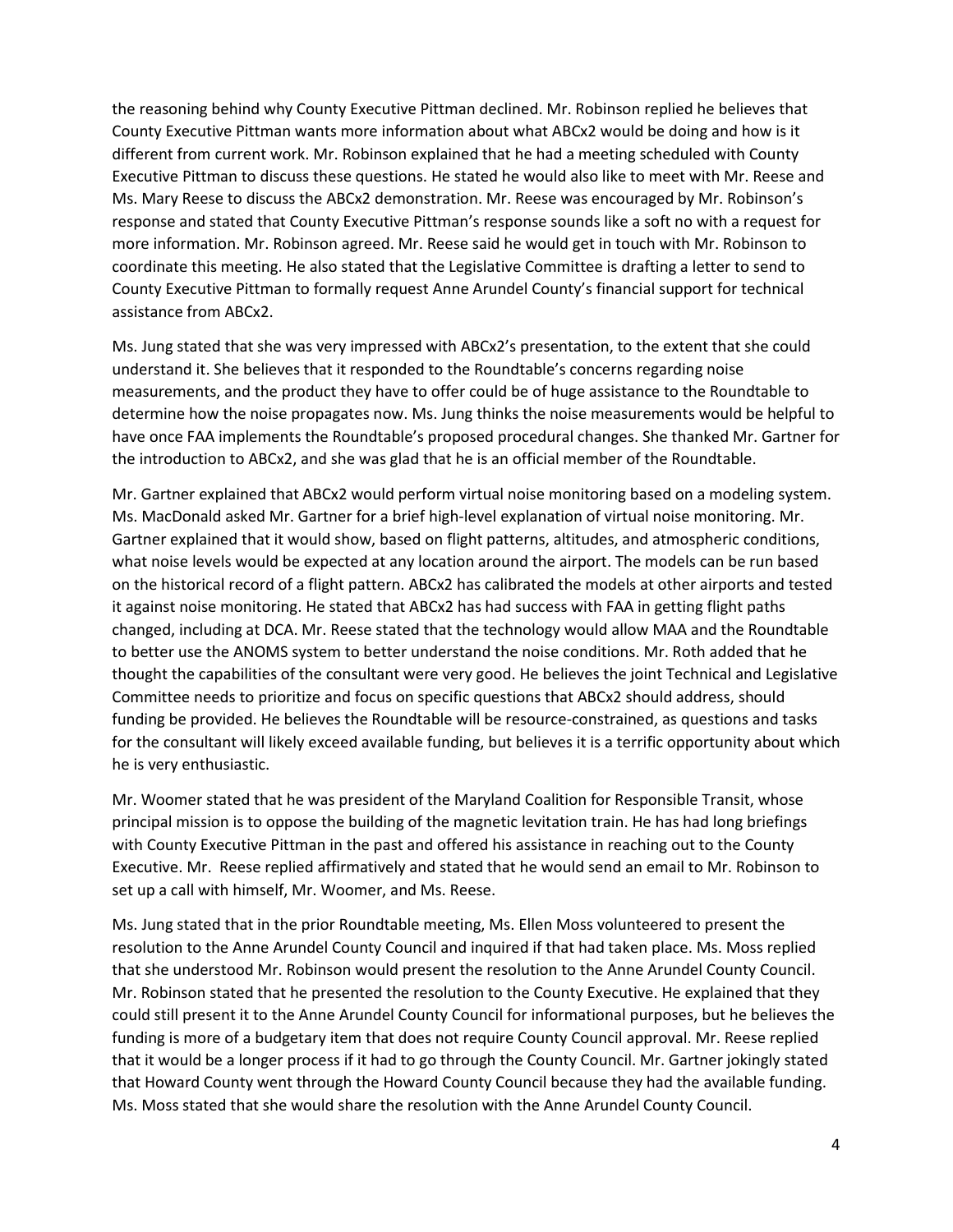### *Technical Committee*

The Technical Committee did not have any additional items to share with the Roundtable.

## *Legislative Committee*

Ms. Jung stated that the Legislative Committee did not have any updates. She thought there may be some items to discuss at the next Roundtable meeting once it becomes clearer if legislation will be filed.

Ms. Jung reminded everyone that she and Ms. Reese went before the Transportation Budget Joint Committee in the Maryland Senate, and the committee had tasked MAA to deliver a report on Aircraft Noise Mitigation. She inquired on the status of the report that she believes was due to the Transportation Budget Committee on September 30<sup>th</sup>. Ms. Darline Terrell-Tyson stated that she believed that it has been submitted, and she would follow up with the Roundtable on the status. Ms. Jung asked if Ms. Terrell-Tyson could provide a copy to the Roundtable. Ms. Terrell-Tyson replied in the affirmative.

## *Communications Committee*

No updates from the Communications Committee.

# **3. MDOT MAA UPDATE**

Ms. Terrell-Tyson stated that MAA was still planning to attend the FAA PBN Working Group meeting(s) on November 2-4, 2021. Ms. MacDonald asked if she thought MAA would be able to provide an update to the Roundtable at the November meeting. Ms. Terrell-Tyson replied that they should be able to do so. Ms. Jung asked if this was the final meeting where the FAA would decide to accept the Roundtable's proposed procedural changes. Ms. Terrell-Tyson stated that the PBN Working Group is still in the initial stages of the review and approval process. Ms. MacDonald stated that she thought meetings had been occurring, and Ms. Jung exclaimed that they had been for months. Ms. Terrell-Tyson clarified that the FAA is at the beginning of the process, and it would not be the final meeting. Ms. Jung inquired as to why the FAA is not yet at the point to decide given that the proposed changes were submitted almost two years ago. Ms. MacDonald stated that she was sure the PBN Working Group is not just beginning the process.

Ms. Terrell-Tyson confirmed that meetings have occurred, but the upcoming meeting would not be the final meeting. Mr. Woomer asked where the PBN Working Group was at in the process and Ms. MacDonald asked if the MAA could provide a percentage of where they were at in the process. Mr. Rineer stated that Mr. Paul Shank attends the PBN Working Group meetings. Ms. Terrell-Tyson replied that she would try to find out and follow up with Ms. MacDonald.

Ms. Jung asked if they could ask the FAA representative in attendance if they knew the schedule and timing of the PBN Working Group meetings. Mr. Rineer replied that he was not sure that the FAA representative has visibility into the PBN meetings.

Ms. MacDonald began a discussion on the new MAA website and reminded everyone that Mr. Rineer gave a brief demo of the new site at the last meeting, though it was cut short due to technical difficulties. She asked if people were using the website, saying she wanted to make sure that the new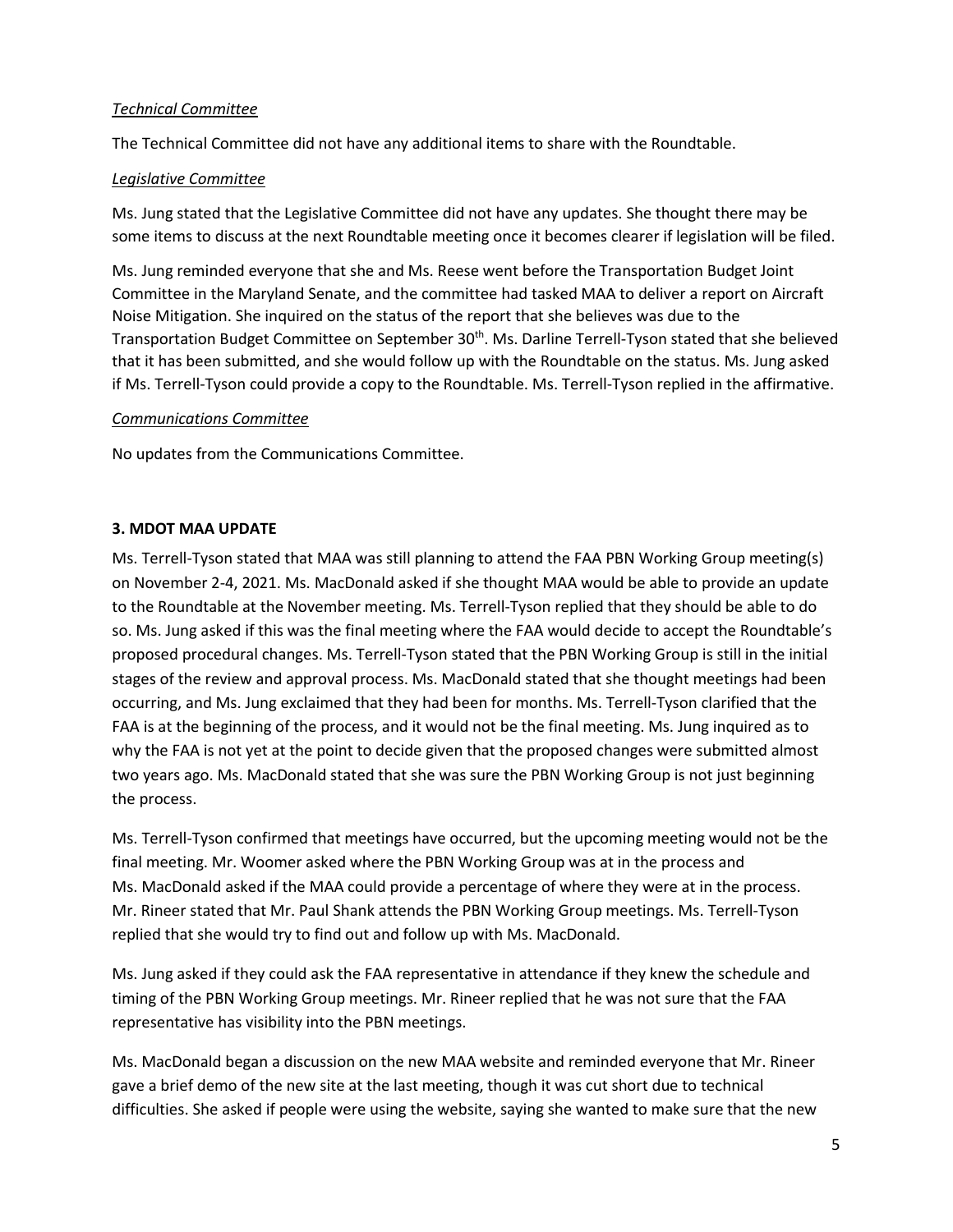site was captured in the meeting minutes and that people know they should be using it now. Mr. Rineer stated that he has a meeting scheduled with the web developer to discuss some items. Currently, both the old and new sites are being updated. His concentration has been on the new site and that information for the Roundtable is up to date. He assumes that after he speaks with the web developer, the redirects from the old site to the new site will be put into place. Mr. Rineer said he is open to suggestions on the new website, and although he could not guarantee that they all could be accommodated, he would discuss them with the web developer. He stated that the entire MAA website is being updated.

#### **4. PUBLIC COMMENTS**

Mr. Rineer received three public comments and read them aloud.

The first comment was from Mr. Andrew Starosta from Severn – He wants to make it known that flight noise is unacceptable and getting worse. He experiences low-flying planes every two minutes starting at 03:00 (3:00 am) and lasting until after 21:00 (9:00 pm).

The second comment was from Ms. Kimberly Gust from Arnold – Ms. Gust asked what actions Steuart Pittman has taken to provide relief to the citizens of Anne Arundel County from the effects of NextGen, the narrow flight paths, the frequency of flights over the same area, the low altitudes, and unbearable noise. She also asked what actions the Governor has taken.

The third comment was from Ms. Julia Llewellyn from Columbia – Ms. Llewellyn stated that she has noticed the tops of trees dying off in her neighborhood and asked if a study could be done to see if there was a relationship between the flight paths and the tree deaths. Mr. Roth, while noting that he was not saying that airplanes do not kill trees, stated that the cicada reproductive lifecycle has been known to contribute to tree death.

Ms. Jung read a comment from a constituent. The commentor stated that she lived in a community that was not affected by airplane noise until two years ago, and one of the reasons she moved to the neighborhood was because of airplane noise at her last residence. The impacts from NextGen are traumatic and have gotten worse in 2021. She stated that plane departures start as early as 5:00 am and continue minute by minute until 10:00 am over her home and the homes of her neighbors. The noise then restarts at 7:00 pm until 9:00 pm, and again at 11:00 pm until sometimes 3:00 am. The noise is so loud that you cannot hold a conversation outside, and the planes are flying lower than 1,000 feet. The commentor stated that she and her husband have filed online reports and called into the airport noise complaint hotline. She stated that if they called the hotline as frequently as planes fly below 1,000 feet in her neighborhood, it would be deemed harassment. She noted that the online form requires a waiting period between each complaint, but the fact is, the planes are flying over faster than complaints can be logged. She thinks that there needs to be a hearing or community meeting, and the FAA needs to listen to the complaints and make improvements right away. The airplanes taking off at a constant rate is harassment, and some articles that report on the effects of airplane noise describe it as torture and living in a war zone. She wonders what long-term health effects will result if the noise continues and people cannot rest or sleep. She stated that it does not seem like anything is being done to address the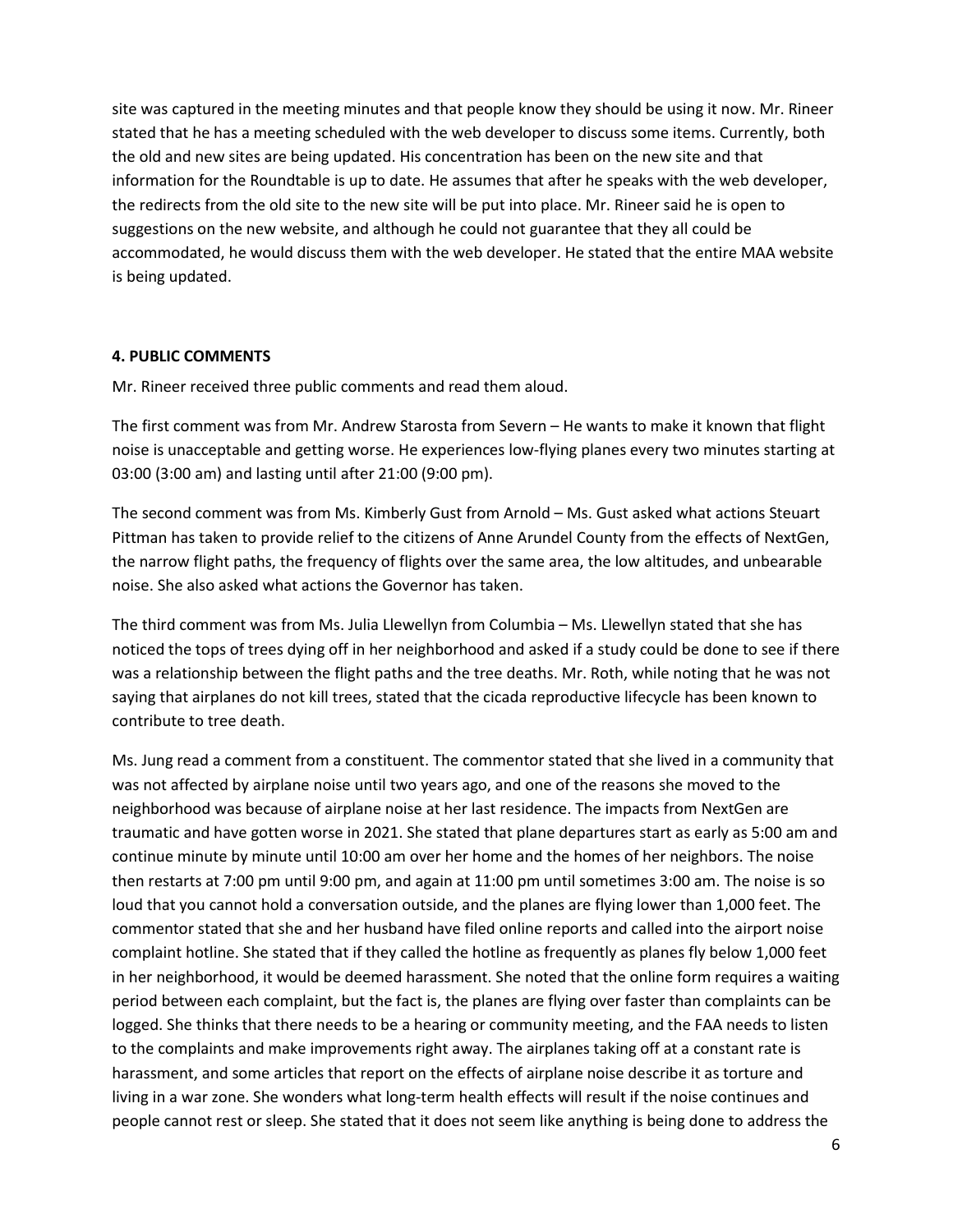situation and provide change. It is a serious issue that needs immediate attention, not years and years of talks. She asks the FAA to hold a hearing to listen to the complaints and to step up to improve the lives of those impacted by NextGen.

Ms. Jung thought the email was heartfelt and reflective of what those who live under the NextGen highways in the sky are going through. She thanked Mr. George Lowe for responding to the constituent's email and providing information to her. Mr. Lowe stated that he was the only one to respond and wondered if the FAA responded but did not copy others. Ms. Jung stated that she would ask the constituent if she received any reply from FAA. Ms. MacDonald stated that it was hard to read some of these emails and not be able to give people some hope that changes are being made.

Mr. Woomer stated that he had responded to two similar emails in the last week, saying that people were being inundated by noise. Ms. Jung exclaimed that this was a bad week. Ms. MacDonald stated that she received many emails stating that Sunday was particularly bad, and there was a span of a few days that were really bad. She speculated that it could have been Southwest Airlines catching up on flights after several were canceled the week before or maybe weather related.

Mr. Woomer asked MAA if there was any kind of maintenance being conducted. Mr. Rineer replied in the negative but noted that the airport had been in east flow for several days at the end of September into October due to weather. He explained that the airport is normally only in east flow 30% of the time and not day after day like it has been currently, so people may have experienced different noise patterns than usual, with those under east flow patterns experiencing higher than normal levels.

Ms. MacDonald called on Mr. Jimmy Pleasant in the audience, and he stated that he lives under departures and when winds are high, the planes cannot climb. They stay low, which increases the noise. He also stated on cloudy days noise is reflected back down to earth.

Mr. Royce Bassarab, who helped conduct the meeting and monitor the online comments and responses, stated that two people were waiting to speak. Mr. Andrew Starosta, who provided a comment previously read by Mr. Rineer, echoed the sentiment of the email Ms. Jung read. He stated that he has a five-month-old child who is constantly woken up by airplane noise, and he and his wife are usually woken up at 3:00 am. They have a decibel meter in their child's room, intended to measure the noise level of the white noise machine, that registers as high as 80-90 decibels when airplanes fly over. He says it has never been as bad as it has been the last couple months. He finds it hard to believe that weather is the only factor because it could not be the same weather conditions 24 hours, seven days a week for the last couple months. Mr. Starosta stated that there are plenty of commercial areas and highways that planes could fly over, and it makes him want to move. He said flights are every minute, and he emailed his state representative on Saturday to give details of flights he observed while walking his dog, with flights at 7:09, 7:11, 7:13, and 7:15 flying low enough that he could see which airlines the planes belonged to. He stated that it cannot take years to fix these problems because everyone will go crazy or move.

Mr. Roth asked where Mr. Starosta lived. He replied he lived in Colonial Woods, in between Clark Station Road and the Washington, Baltimore, and Annapolis Trail, near Telegraph and Quarterfield Roads in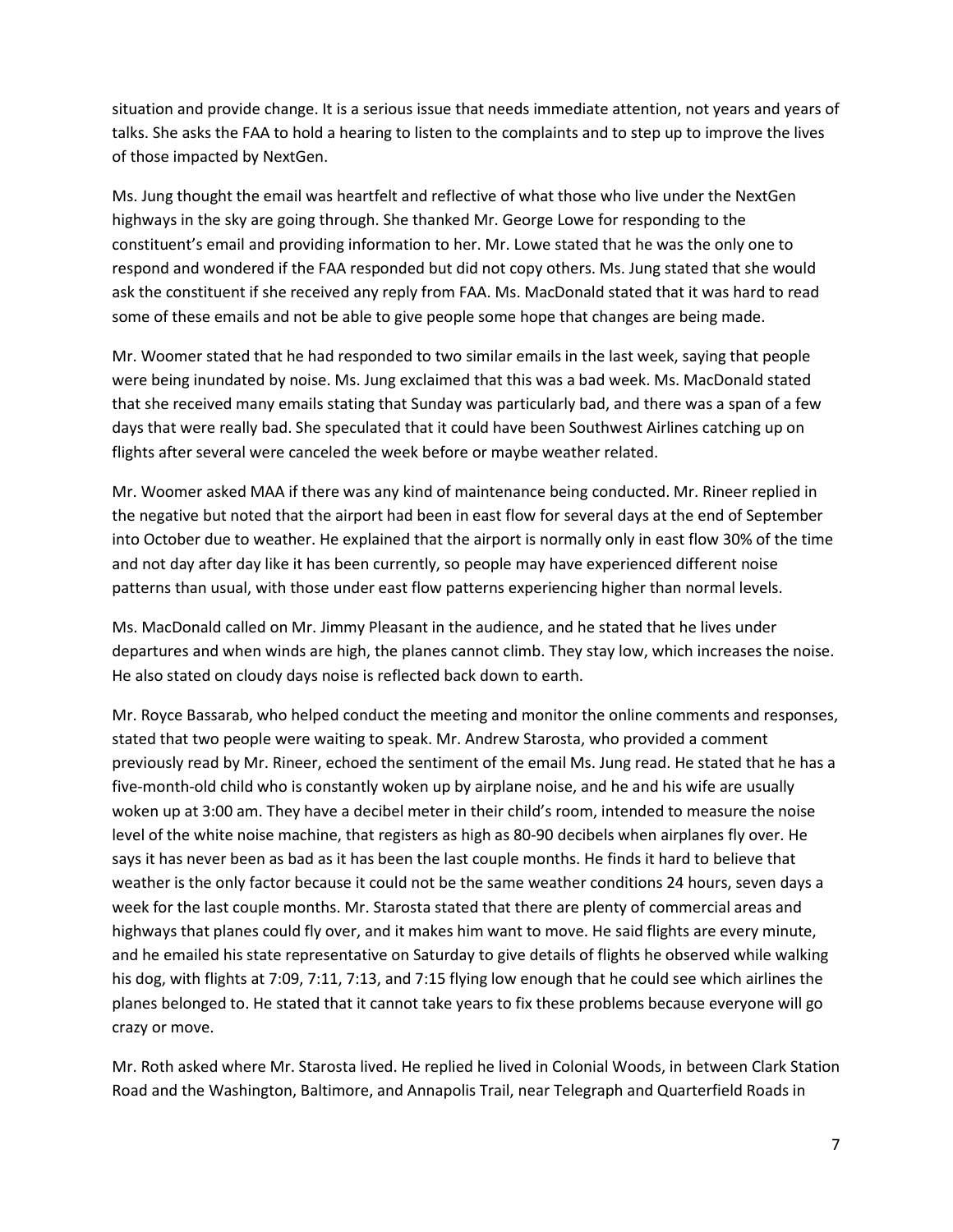Anne Arundel County. His parents, who moved to the Quarterfield Farms neighborhood about a year ago, are also experiencing noise issues caused by NextGen.

The next public comment was from Mr. Niels Kasch from Columbia. Mr. Kasch lives in the Beaverbrook neighborhood and echoed the sentiments of the email read by Ms. Jung and the words of the other commentors. He noted the altitude and frequency of flights are incredibly disturbing to all activities at his home, noting they disrupt sleep, conference calls while working from home, and outdoor activities. He has installed noise-reducing insulation in his home to try to reduce the noise from aircraft. Mr. Kasch states that the aircraft noise is disrupting the sleep patterns of his children and is taking a toll on his mental health. He has emailed his local government officials and the Governor. He described the responses that he has received as boilerplate and unsatisfactory, saying they give the impression that nothing is going to be resolved.

He has submitted noise complaints on the MAA website and asked if it was useful to do so. He has begun to document flights as they fly overhead but is unable to log all flights on the complaint website since the waiting period between complaint entries is greater than the interval between flights. He states that he has observed flights 40 seconds apart. He asked again if taking the time to make the complaints is helpful for the Roundtable. Mr. Kasch also stated that he had applied to have a noise meter located at his property but has not gotten a response regarding the request.

Mr. Roth asked which website Mr. Kasch was using. He replied that he uses viewpoint.emsek.com/bwi6. Mr. Roth noted that this website was not a Roundtable site but an MAA site, suggesting that Mr. Kasch might want to use the website airnoise.io. Mr. Scosh replied that the form on the MAA website links to airnoise.io. Mr. Roth was not aware that there was a minute limit on airnoise.io. Mr. Kasch stated that each complaint submission requires a CAPTCHA, which get harder and harder as more consecutive complaints are filed. Mr. Rineer stated that the CAPTCHA is not from MAA and is from either Google or the website browser. He stated that MAA only requires users to check a box stating they are not a robot. Mr. Roth opined that the CAPTCHA comes from airnoise.io, which is independent of both the Roundtable and MAA.

Mr. Rineer explained that MAA upgraded their Viewpoint site for airnoise.io so airnoise.io could provide complaints directly to the MAA system. Ms. MacDonald asked if Mr. Kasch should use another website, and Mr. Rineer responded that it sounded like Mr. Kasch was using WebTrak to file complaints, but he was not sure how that links to airnoise.io.

Ms. MacDonald asked if all complaints from the different sites get captured into the reports about noise complaints. Mr. Rineer stated they were. Ms. MacDonald then asked if there was any thought to how accurate the reports are if not all complaints and flights are captured due to the one-minute restriction, asking why the one-minute constraint exists. Ms. Jung asked if it was a question for airnoise.io or for MAA. Ms. MacDonald wanted to know who placed the restriction on the site. Mr. Rineer stated that MAA imposed the one-minute limitation, saying that arrivals could not be closer than one minute due to FAA regulations. Mr. Reese agreed that arrivals on the same flight path could not be less than a minute apart but countered that it was possible for aircraft on different flight paths to cross the same point in less than a minute. He also stated that for departures, aircraft on the same flight path can be as close as 35 seconds apart.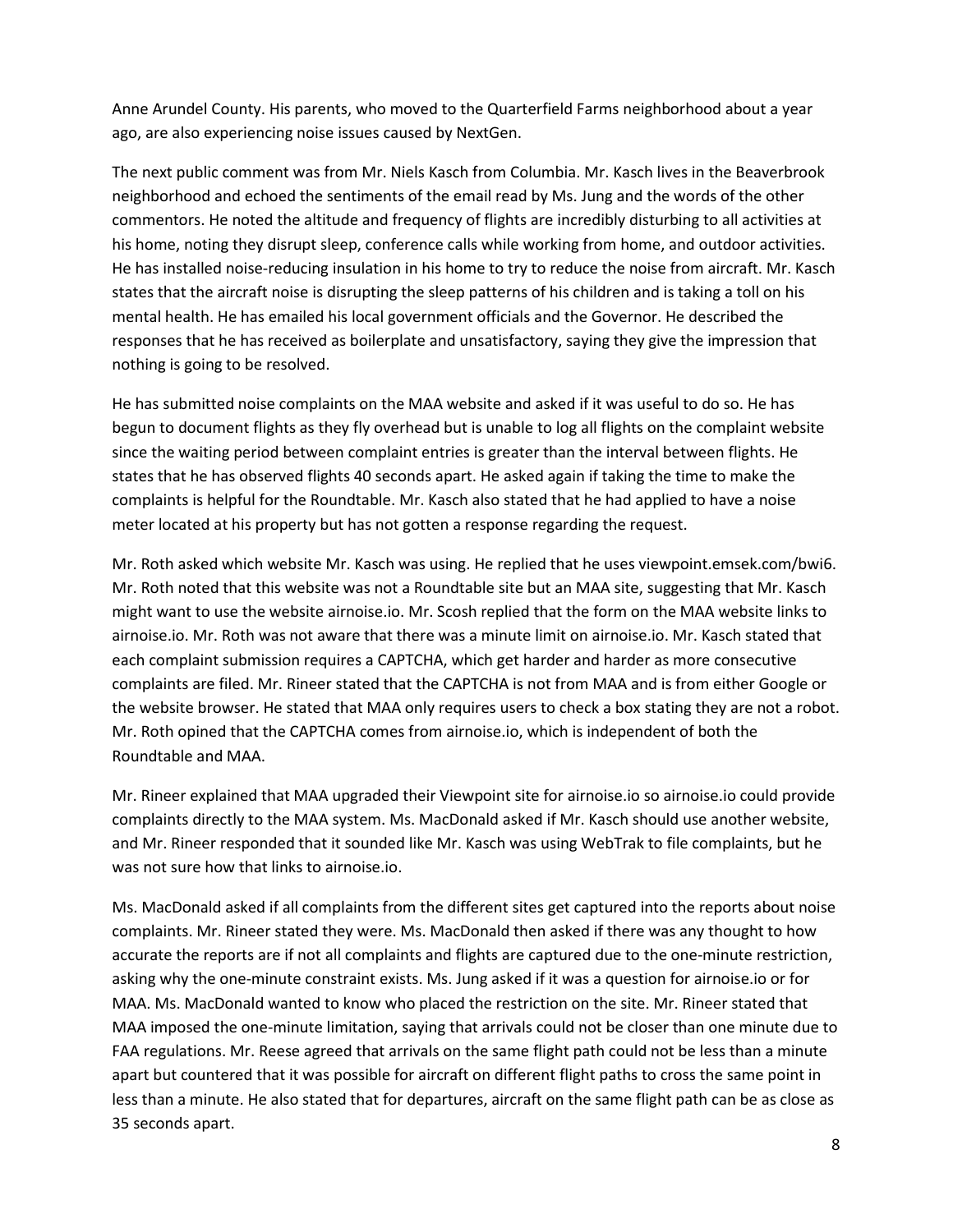Mr. Reese answered Mr. Kasch's question by replying that he should keep filing complaints, saying that they are helpful since the Roundtable does see a report with all the noise complaints. Ms. Jung agreed with Mr. Reese. Mr. Kasch lives in her district, and she stated she would be happy to discuss his experiences and talk about the work of the Roundtable with him. She gave him her email address, saying she also lives under a flight path and that she joined the Roundtable as the Howard County Council Representative due to her experiences with aircraft noise due to NextGen.

Mr. Reese asked MAA if they would be willing to reduce the time restriction between noise complaint filings from one minute to 45 seconds. Mr. Rineer responded that there were some good reasons why they made it one minute, as initially there were no restrictions between complaint submissions. Mr. Reese asked if they could review that rationale and discuss reducing it to 45 seconds. Mr. Woomer suggested reducing it to 30 seconds. Mr. Rineer responded that if you were using the airnoise.io button, he did not think there was a restriction. Mr. Reese stated that he understood why it could not be at zero or have no time restriction but going to 30 or 45 seconds would provide more accurate data. He asked if MAA could discuss it and provide a response and rationale at the next Roundtable meeting. Ms. MacDonald asked when the one-minute restriction was instated. Mr. Rineer stated that it was a while ago. Ms. MacDonald stated that she understands why the one-minute restriction might be implemented from a technical point but stated that some of the interaction issues may be alleviated with newer technology, which may eliminate some of the problems that MAA experienced before. Mr. Rineer stated that MAA would look into reducing the time restriction for filing noise complaints.

Mr. Bassarab announced that he looked back through the requests for noise monitoring and could not locate one for Mr. Kasch. He apologized and asked Mr. Kasch to please submit another request.

The next public comment was from Mr. Nuno Felipe. Mr. Felipe lives in east Columbia and states that when the airport is in east flow, his neighborhood gets both departures and arrivals that fly low and make tremendous noise. He stated with both departures and arrivals, complaints could be almost every second. He believes the one-minute complaint restriction is ridiculous.

Mr. Bassarab stated that two additional people signed up to speak, but they did not appear to be in attendance online. Three individuals attending in person signed up to give a public comment. The first commentor was Mr. Mark Peterson of Elkridge. Mr. Peterson stated that it had been four years since MAA Executive Director Ricky Smith had attended a Roundtable meeting, and at that last meeting, he sat in the back and said nothing. He wondered when Mr. Smith is going to have enough time to attend a Roundtable function. Mr. Peterson continued that he read a press release that stated Mr. Smith was busy with a 55-million-dollar bathroom remodel. Mr. Peterson states that it is obvious that Mr. Smith does not care about what is going at the Roundtable meetings and is probably not up to date on what the Roundtable is doing, yet he is the MAA. He wanted to know when Mr. Smith will make a few minutes to show up. Ms. MacDonald and Mr. Reese thanked Mr. Peterson for his comment and Mr. Reese stated it is always the same questions and that the Roundtable members do not take it as rhetorical, so he appreciates Mr. Peterson posing that question.

Before Mr. Jimmy Pleasant gave his comment, Ms. MacDonald let him know that she did receive his email, which she complimented, and she told him she would respond to it. Mr. Pleasant stated that more noise monitors are needed in the communities of Howard County. He stated that there have only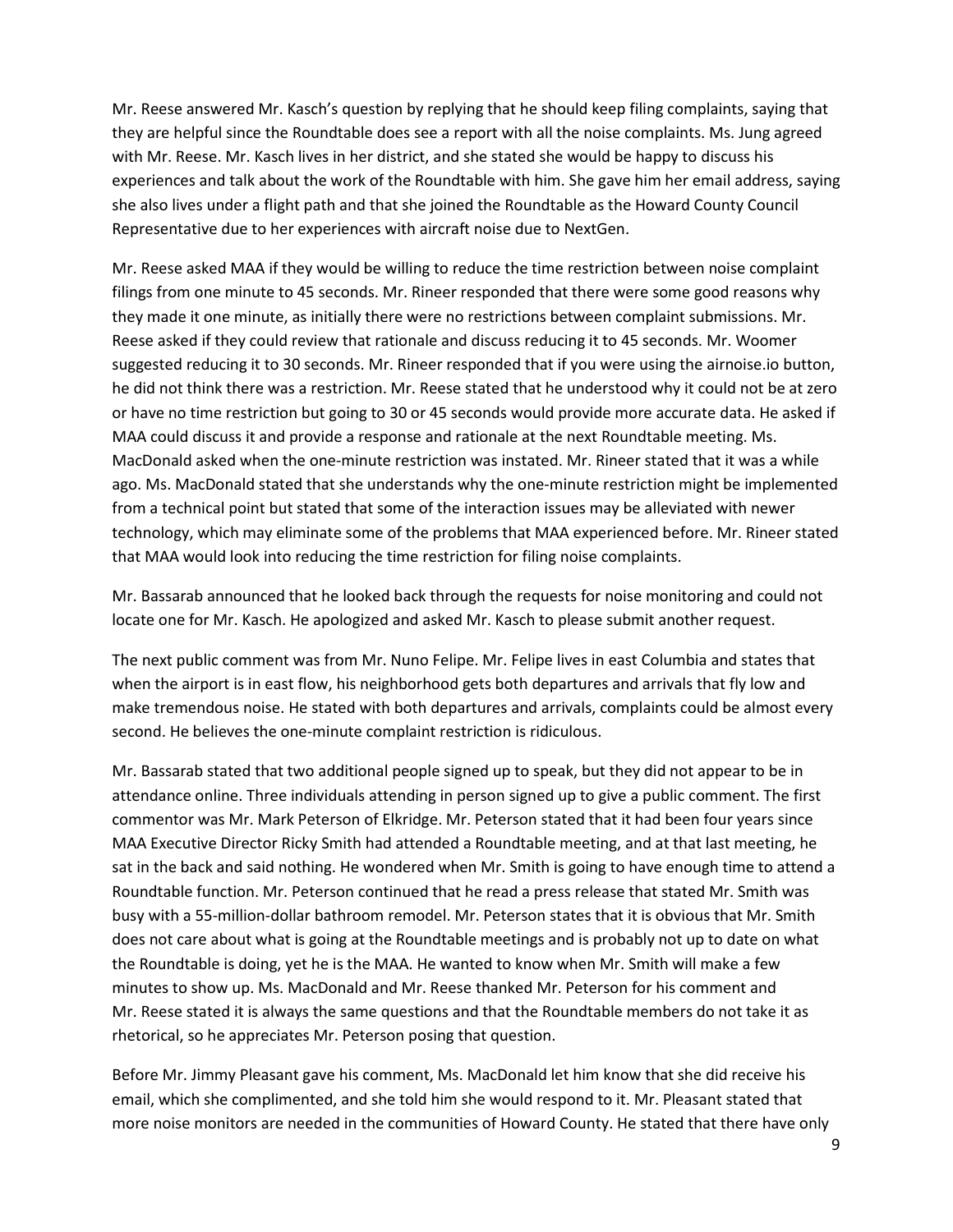been six portable noise studies done this year. He believes noise levels increase when the sound bounces off houses. Mr. Pleasant asserted that low frequency sound waves can penetrate sound proofing and that they are dangerous to health. He stated that the two of the noise monitors in Howard County, which are not located underneath flight paths, were showing decibel levels in the low 60s, and he wondered how much louder it was at his house. He suggested that if FAA wanted to stand behind the 65 decibel (dB) Day-Night average level (DNL), then noise over 65 dB DNL should not be allowed outside of airport property. He stated that greater numbers of flights into and out of the airport increase noise level, which in turn increases the area and communities that experience greater than 65 dB DNL. He guessed flights would have to be capped at 100 or so per runway to keep noise levels below 65 dB DNL beyond the airport boundary.

Ms. Laura Donovan from Hanover gave the final public comment for the evening. She stated years ago someone asked MAA how many noise complaints they had received, and someone from MAA responded that they had received 55,000 complaints, but most of them were from the same 10 people. She replied that of course it would be from the same 10 people. Ms. Donovan asked how many complaints need to be filed and to whom do they need to be filed before someone will pay attention. She stated that she is going deaf, she has tinnitus, and has four broken windows at her house due to helicopter noise, and she feels no one is taking it seriously. Ms. Donovan stated that she has been subjected to noise impacts since March of 2017, and she feels like she has turned into a combination of stuttering Porky Pig and the forgetful guy on Green Acres. She does not get much sleep, and when she does fall asleep, she is woken up again by helicopter noise. Ms. Donovan said she would have moved but now housing prices are too high for her to move. She asked again how many complaints have to be made and to whom for someone to take her concerns seriously. She stated that there are people who discuss the helicopter noise online, but she does not see them at the Roundtable meetings. Ms. Jung and Ms. MacDonald assured Ms. Donovan that they were listening to her.

Ms. MacDonald reiterated that there are questions regarding the noise complaint process and the oneminute restriction on the complaint website. She thanked everyone who gave a public comment. Mr. Woomer, in response to Ms. Donovan's comments, stated that helicopters are very loud and asked if helicopters, excluding military helicopters, could get to higher altitudes to try to reduce noise levels over communities. Mr. Reese stated that he would have to look up helicopter operating procedures, but that they are usually kept below 500 feet as to not enter the flight paths of airplanes. He stated that arrival procedures could be altered, but he was not sure if anything else could be changed. Mr. Woomer asked about using airspace where commercial aircraft will not be flying. He believes that a significant noise reduction could occur if helicopters increase their altitude to 1,000 feet. Mr. Reese replied that helicopter operations are not really factored in to NextGen. Mr. Gartner asked if MAA could provide the Roundtable with a copy of the September  $1<sup>st</sup>$  report to the Budget Committee regarding helicopter noise, saying that there was information in it on Martin State Airport. He believes it might be helpful to see if its contents relate to reducing noise. Mr. Rineer asked if the report was PBN related, and Mr. Gartner replied that it was not. Mr. Rineer replied that if it is not PBN related, he was not sure what could be done to get the report for the Roundtable. Mr. Reese stated that anything sent to the legislature should be public. Mr. Gartner replied that they could submit a Public Information Act (PIA) request for the report and stated that he could go to a friend in the finance department to look into it.